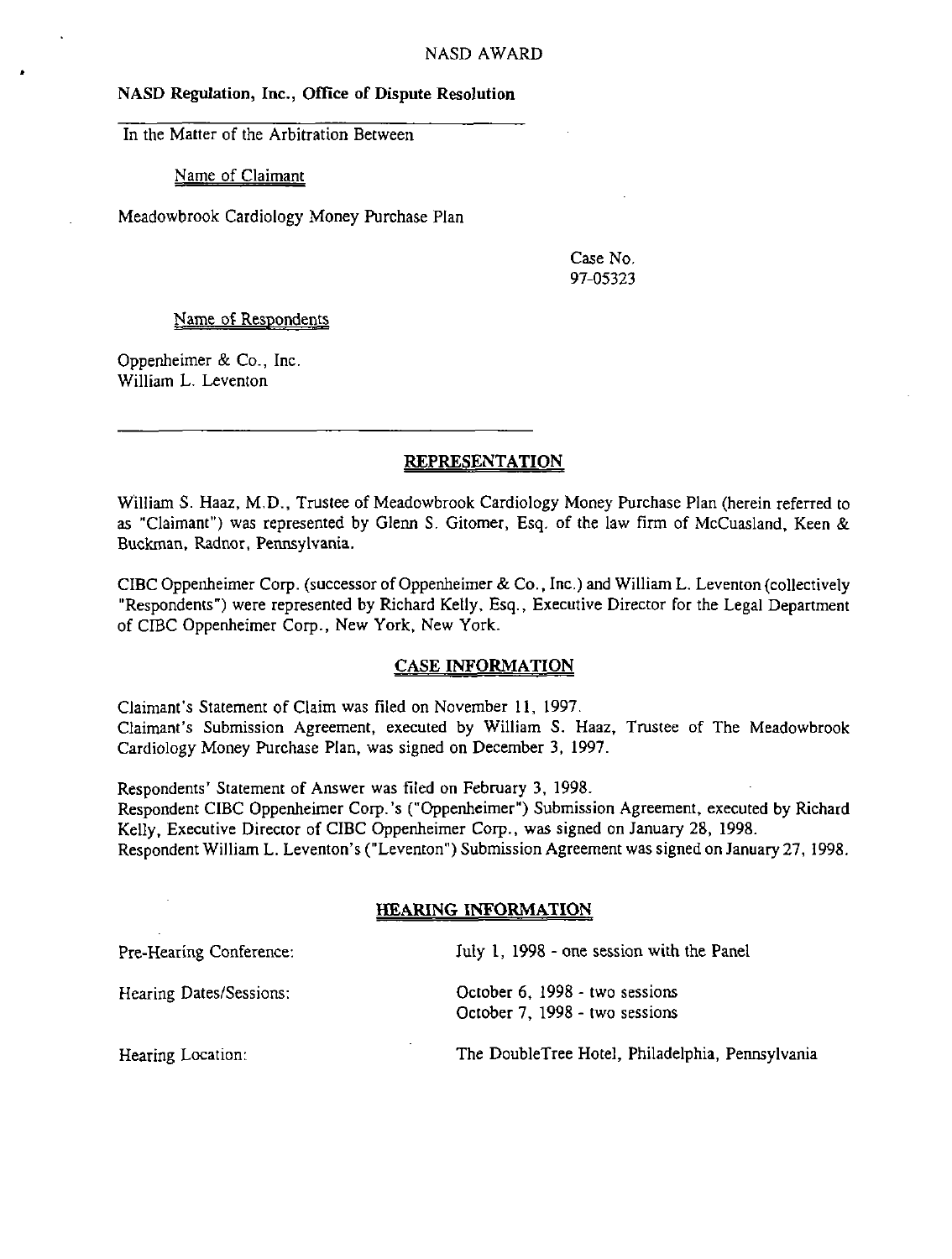## CASE SUMMARY

Claimant commenced this arbitration proceeding to recover actual damages in the amount of 5750,000 arising from the alleged negligent administration of Claimant's investment account maintained by Oppenheimer. Claimant alleged that Oppenheimer's investment broker, Leventon: (1) directed and effectuated unauthorized trades in unsuitable securities; (2) excessively traded in the account to receive increased commissions; and (3) acted with the specific intent to defraud Claimant by disregarding its investment objective of long term growth which precipitated a breach of fiduciary duty. Claimant alleged that its funds were diminished as a direct and proximate result of Oppenheimer's failure to supervise Leventon and Claimant's account.

Respondents denied that they committed any wrongdoing alleged in Claimant's Statement of Claim. Respondents asserted that Claimant did not suffer any trading losses. Respondents also maintained that the account was not excessively traded for personal gain in view of the character of the account owned by Claimant. Respondents illustrated that there was no evidence pointing to excessive trading which indicated a purpose on the part of Respondents to derive a profit at the expense of Claimant, Moreover, Respondents asserted that since the account was not excessively traded nor were there any trading losses, Claimant is not entitled to any damages,

#### RELIEF REQUESTED

Claimant requested actual damages in the amount of \$750,000 plus Claimant's costs and attorneys' fees.

Respondents requested that Claimant's Statement of Claim be denied in its entirety.

# OTHER ISSUES CONSIDERED & DECIDED

The parties have agreed that the Award in this matter may be executed in counterpart copies or that a handwritten, signed Award may be entered. In either case, the parties have agreed to receive conformed copies of the Award while the originals remain on file with NASD Regulation, Inc. ("NASD Regulation").

## AWARD

After considering the pleadings, the testimony and the evidence presented at the hearing, the undersigned arbitrators have decided in full and final resolution of the issues submitted for determination as follows:

- 1. Respondents CIBC Oppenheimer Corp., as the successor to Oppenheimer & Co,, Inc., and William L. Leventon are jointly and severally liable to The Meadowbrook Cardiology Money Purchase Plan in the sum of \$454,293; post hearing interest will run at six percent (6%) simple interest per annum from June 27, 1997 until the date the award is paid.
- 2. That Claimant's request for punitive damages is denied in its entirety.
- 3. That the parties shall bear their respective costs, including attorneys' fees except as costs and forum fees are addressed below.
- 4. Any and all claims for relief not specifically addressed herein are denied in their entirety.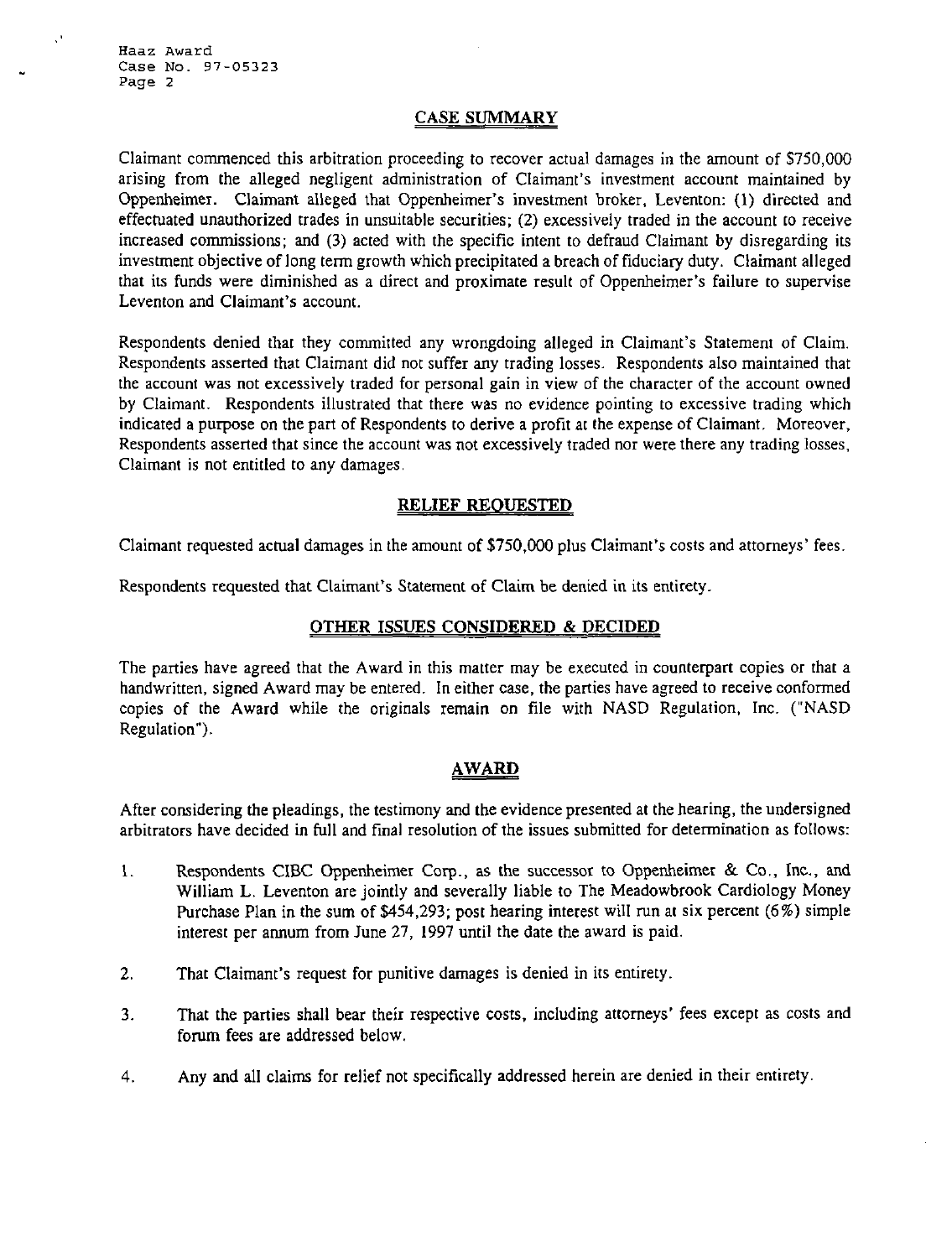#### OTHER COSTS

Respondents owe a member surcharge fee of \$2000.

Claimants have paid a filing fee of \$250 and a hearing session deposit of \$1000. Claimants have also paid for an interim filing fee of \$2150.

#### FORUM FEES

Pursuant to Rule 10332 of the Code of Arbitration Procedure, the following Forum Fees are assessed.

Claimants have paid a non-refundable filing fee of \$250 which shall be retained by NASD Regulation.

(1 pre hearing conference with the Panel x 1000) + (4 hearing sessions x 1000) = \$5000 total forum fees - Claimant's hearing session deposit of  $$1000 = $4000$  net due.

Respondents Oppenheimer and Leventon, jointly and severally, are assessed forum fees in the amount of \$4000.

Respondents Oppenheimer and Leventon, jointly and severally, shall also reimburse Claimant's hearing session deposit of \$1000.

Claimant shall be refunded the interim filing fee of \$2150,

Fees are payable to the NASD Regulation, Inc. Office of Dispute Resolution.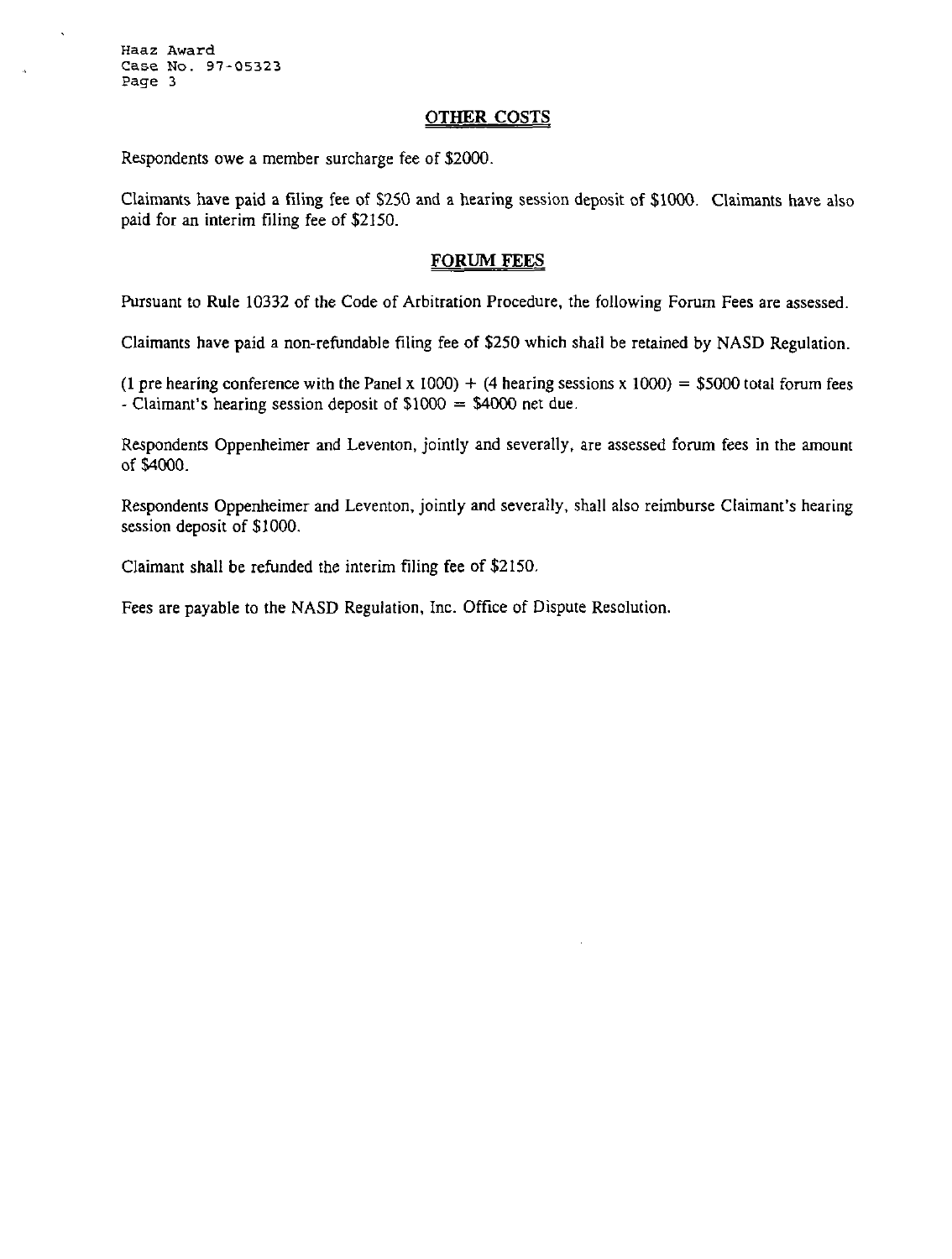Date Award Signed Concurring Arbitrators' Signatures

.<br><u>498.</u>

Charles J. Bloom, Esq., Chairperson Public Arbitrator

Zarin P. Bengali, Esq., Panelist Public Arbitrator

Michael Quarto, Panelist Industry Arbitrator

Date Award Served by NASD Regulation: *November 10, 1998*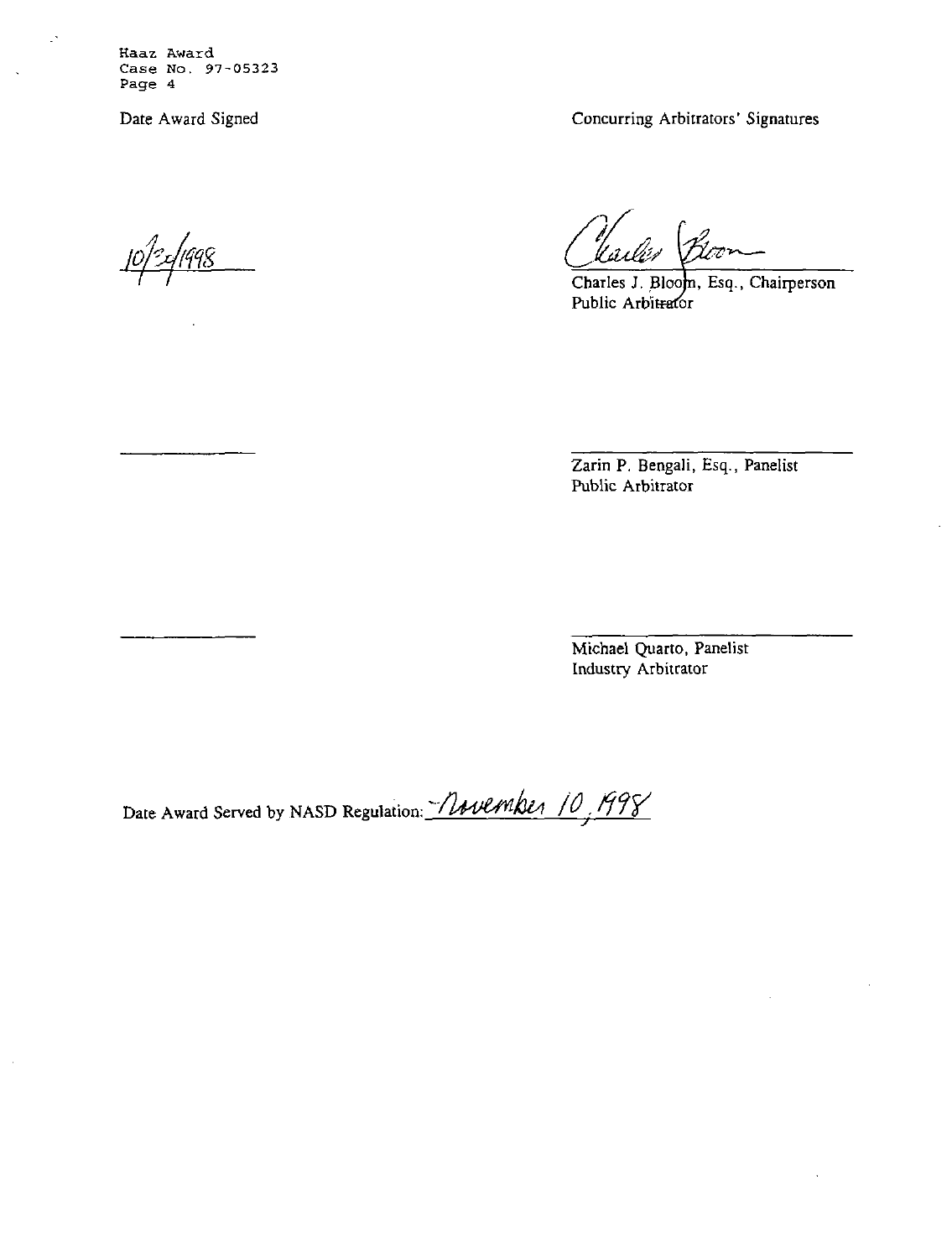Date Award Signed Concurring Arbitrators' Signatures

Charles J. Bloom, Esq., Chairperson Public Arbitrator

Bengali

Zarin P. Bengali, Esq., Panelist Public Arbitrator

Michael Quarto, Panelist Industry Arbitrator

Date Award Served by NASD Regulation: November 10, 1998

11-12-98